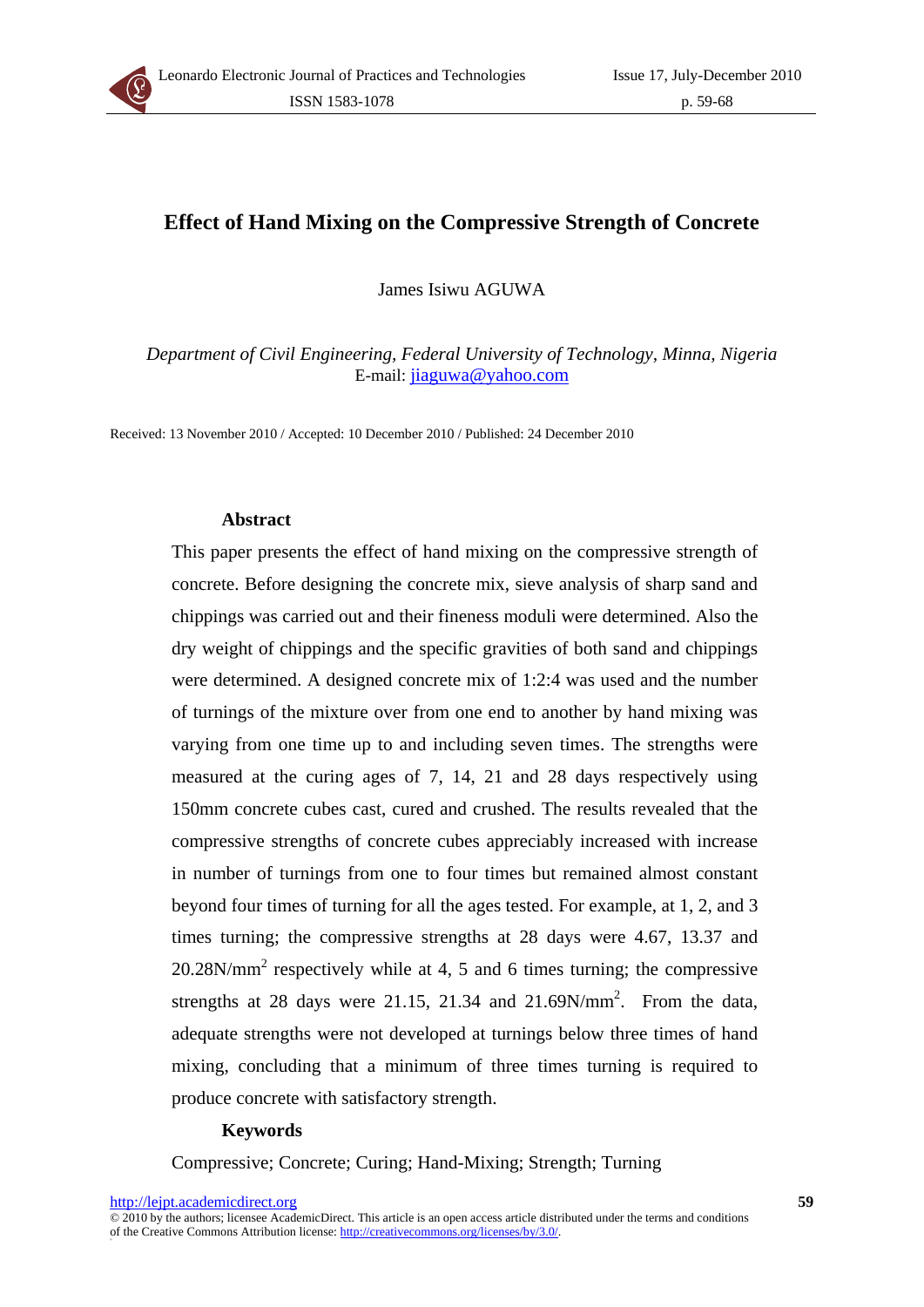#### **Introduction**

Simply, concrete is a structural material widely used in the construction industry. It consists essentially of cement, fine aggregate (sand) and coarse aggregate (Natural gravels or chippings). These constituent materials properly proportioned are mixed together with water to form the concrete. The cement serves as the binder to the aggregates while the aggregates serve as the filler materials that give strength to concrete. Concrete has the unique distinction of being the only construction material manufactured on the site, whereas other materials are merely shaped to use at the work site [1].

The compressive strength of concrete depends on the aggregate grading, aggregate/cement ratio as well as the water/cement ratio. The freshly mixed concrete should be workable to be properly placed and the hardened concrete needs to be durable and attain a specific compressive strength [1]. The aim of concrete mix design is to achieve concrete that meets a specified strength. The most important variables affecting the strength of concrete at a given age are the water/cement ratio and the degree of compaction. When concrete is fully compacted its compressive strength is inversely proportional to the water/cement ratio. Workability, durability, resistance to compressive stress and ability to protect steel against rusting are the four most important properties of concrete [1]. To develop these potential properties fully requires concrete to be proportioned appropriately and effective production method is required in order to produce good concrete with the above properties.

Concrete can be produced by employing either mechanical or manual mixing methods. In Nigeria like all developing countries, hand mixing which involves turning over the mixture of the concrete materials from one end of the mixing tray or platform to the other is a popular method. The compressive strength of concrete depends so much on the consistency achieved through mixing [2]. The question is how many times the mixture of the concrete ingredients can be turned over from one side to another. Adequate strength requirement is one of the major properties of concrete and this strength depends on the consistence of the mixing. Definitely, inability to achieve the design or required strength in concrete will seriously affect the structure negatively.

Hand mixing method for production of concrete, using a designed mix 1:2:4 was employed in this study. 150mm size concrete cubes were produced and crushing for compressive strengths was carried out for 7, 14, 21 and 28 days. The degree of mixing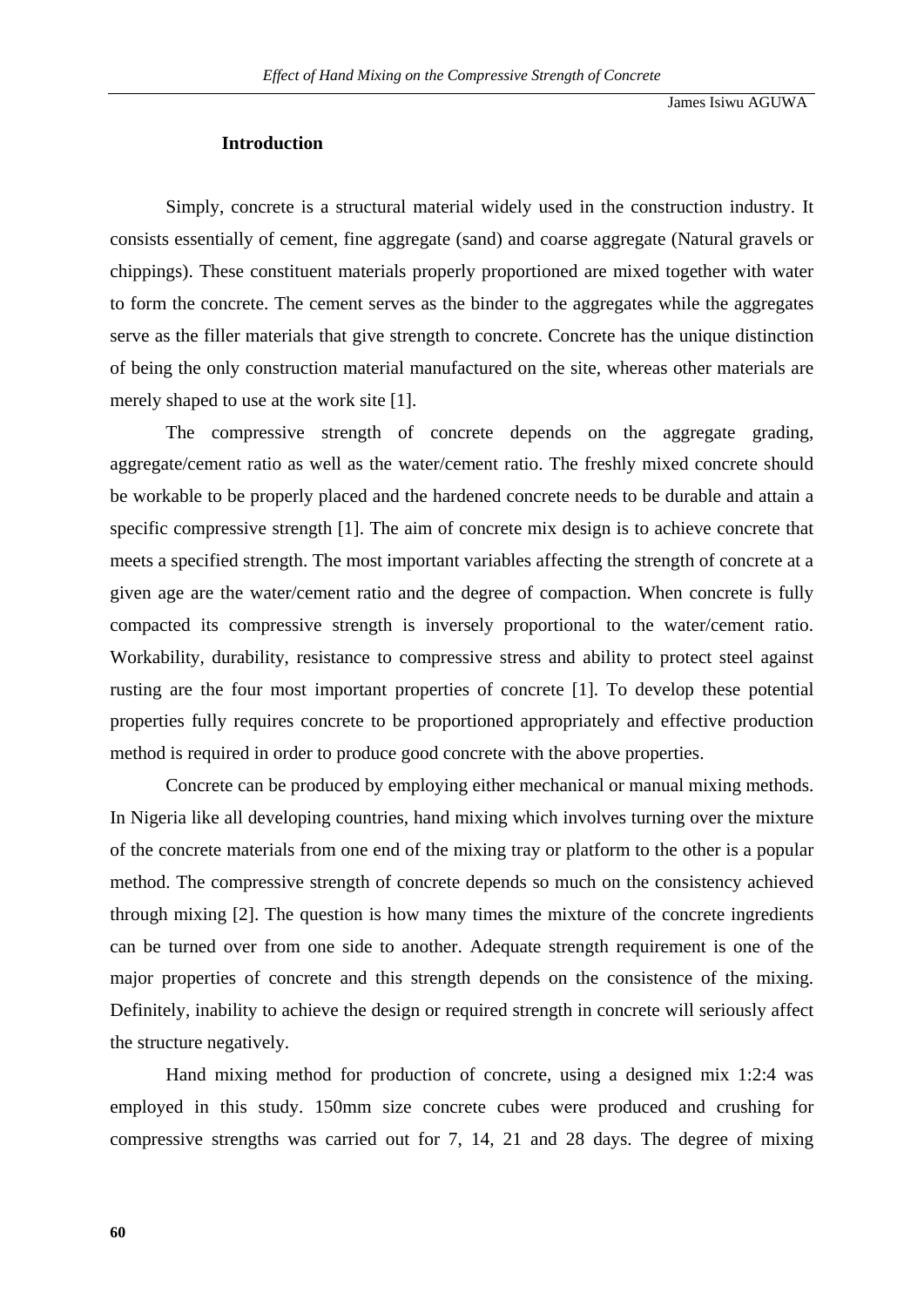

measured in terms of the number of times the concrete was turned over from one end of the mixing tray to the other was varied from one time to seven times.

It is important to know the minimum number of times required in turning concrete over from one end of the mixing tray to the other, in order to produce concrete uniform in composition and of satisfactory strength. It is very necessary to have a good understanding on the relationship between the degree of mixing by hand and the compressive strengths of concrete. Most literatures recommend mixing the concrete until the mixture is consistent and uniform in nature based on physical observation. This recommendation may not be completely a good measure of proper mixing since observers have different views on when concrete is consistent and uniform in nature. For example, BS 1881 part 125 states "After adding all the water, mix the whole batch for at least 3 minutes or until the concrete appears homogeneous". The speed is not the same for all mixers, so timing may not be an appropriate measure of degree of mixing by hand. The effort employed in hand mixing as well as the degree of homogeneity are not the same for all mixers and thus, this recommendation may not be a proper yard stick for measuring the degree of mixing concrete by hand. In machine mixing, the minimum mixing time necessary to produce a concrete uniform in composition and of satisfactory strength can be determined for a particular mixer [2] but this is more difficult in hand mixing because the speed of turning over the concrete differs for different mixers. This research is to find out the effect of hand mixing, measured in terms of the number of times the concrete is turned over from one end of the mixing tray to the other on its compressive strength.

## **Materials and Method**:

*Sand*: The sand collected from a river in Bosso village, Minna, Nigeria and used as fine aggregate was clean, sharp, free from clay and organic matter and well graded in accordance with [4].

*Cement:* The cement used was Ordinary Portland Cement (OPC) bought from a cement depot at Bosso road Minna, Nigeria and it conformed to [5] as confirmed by [6].

*Crushed Stones*: Coarse aggregate used was crushed stones with 20mm maximum size supplied from Triacta Quarry in Minna, Nigeria and it conformed to [4] recommendation.

*Water:* Tap water was used for the mixing and it was properly examined to ensure that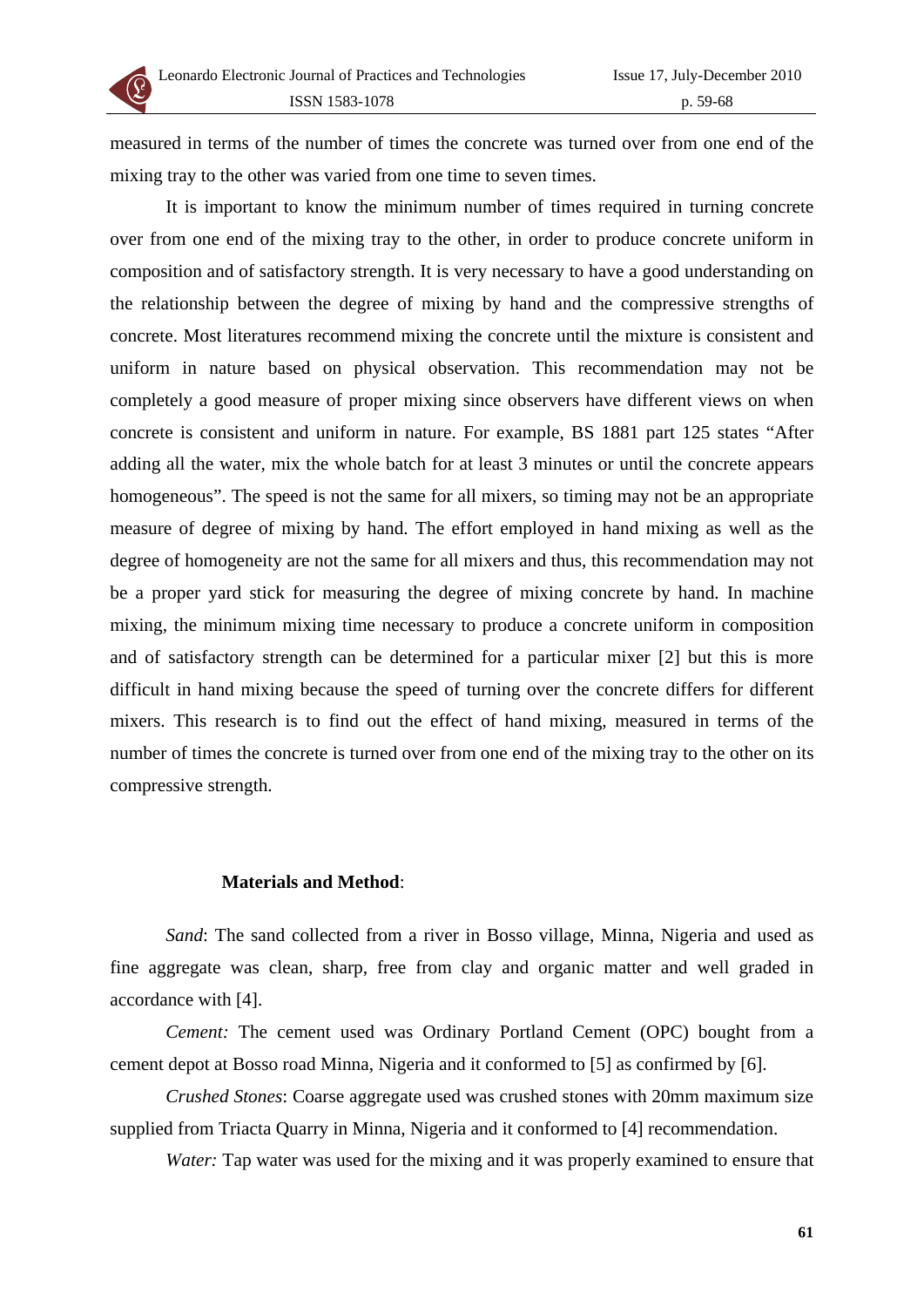it was clean, free from contaminants either dissolved or in suspension and good for drinking as specified in [7].

#### *Laboratory Tests*

Laboratory tests on the sand and crushed stones for the purposes of characterization and classification include determination of particle size distribution, natural moisture content and specific gravity, were carried out in accordance with [8]. The determination of bulk densities and water absorption of the sand and crushed stones was carried out in accordance with [9].

#### *Preparation of Specimens***:**

Mix design is the consideration of the most economical use of available materials to produce concrete of desirable workability, durability and strength [10]. In designing the concrete mix, air entrained concrete under mild exposure conditions was used to improve the workability. A maximum size of 20mm aggregate and a water/cement ratio of 0.53 were adopted, for the desired workability of slump 30mm-50mm. Absolute volume method was used in the determination of the quantity of sand. The mix design resulted in a mix ratio of 1:2:4, which was used in the manual production of 140 concrete cubes of 150 mm size used for the compressive strength test. Preparation of materials, mixing and sampling were carried out in accordance with [11].

#### *Slump Test*

Before mixing the concrete for casting the cubes, a trial mix was carried out to determine the slump. Slump test is very useful in detecting variations in the uniformity of a mix of a given nominal proportions [10]. It is a popular method used all over the world on the day-to-day, hour-to-hour variation in the materials being fed into the mixer or mixing platform if by hand. In this study, a slump of 40mm was measured in accordance with [12] and it satisfied the value adopted in the design.

#### *Hand Mixing*

The batch mix of 1:2:4 by volume of materials as designed were mixed by hand on a hard, clean and non-porous galvanized iron tray. The sand and cement were mixed properly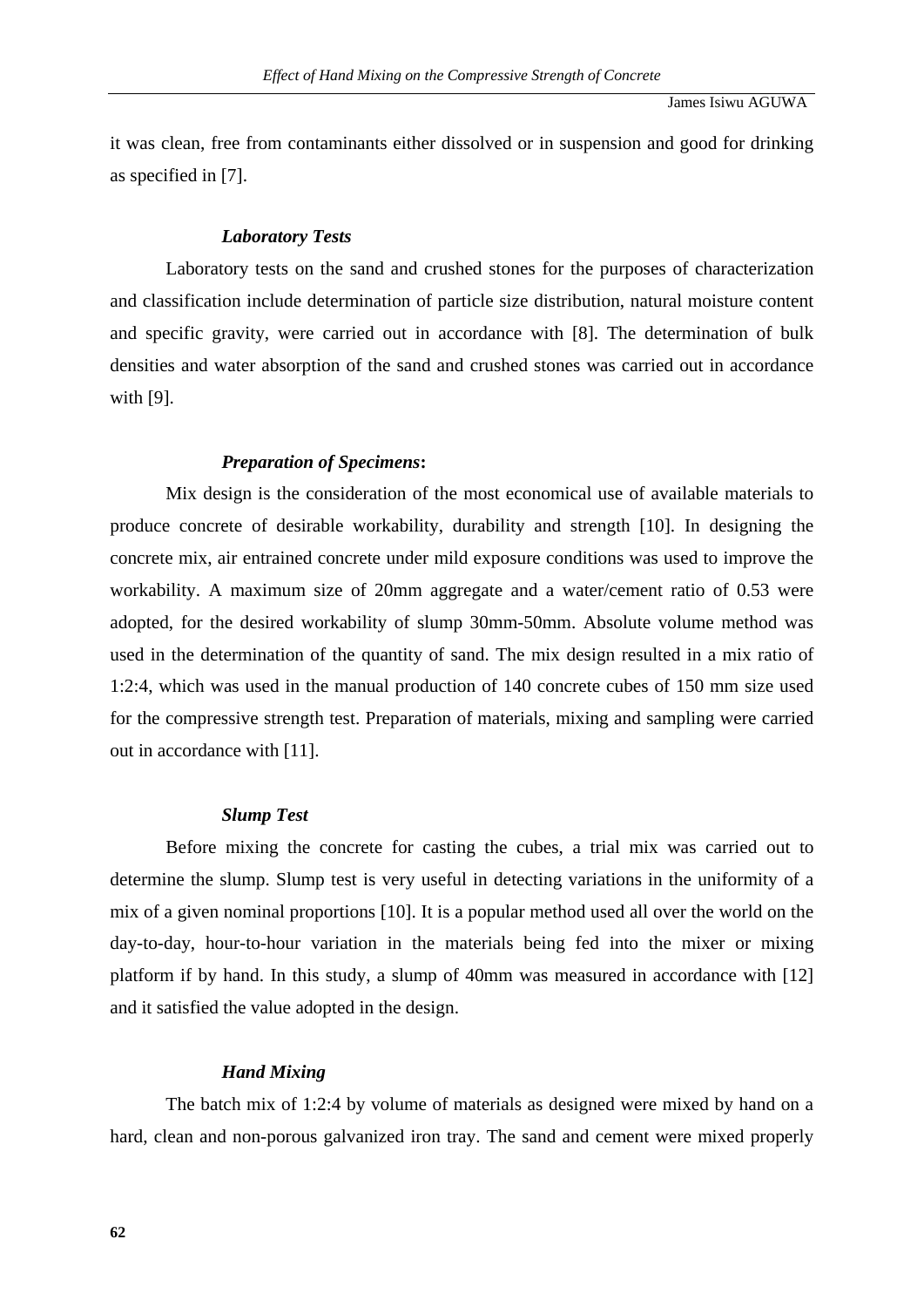

before the coarse aggregate was added and mixing continued until uniformity was achieved by turning the mixture from one side to another for three times. Finally, water was added and the mixture turned over again from side to side, until it appeared uniform in colour and consistence. Water was gradually added so that it could neither escape by itself nor with cement [1]. The mixing was varied for 1, 2, 3, 4, 5, 6 and 7 times turning. For each number of turning, twenty (20) cubes of 150mm size were cast and cured for 7, 14, 21 and 28 days respectively. A total of  $0.52m<sup>3</sup>$  of concrete was prepared to produce 140 cubes in accordance with [13] used for the compressive strength test.

## *Compressive Strength Test*

An electrically operated Seidner compression machine was used for the crushing test on the concrete cubes in accordance with [14], at the curing ages of 7, 14, 21 and 28 days. Five cubes were crushed in each day for each number of turning and the average compressive strength was determined. In crushing test, care was taken to ensure that the cubes were properly positioned and aligned with the axis of the thrust of the compression machine to ensure uniform loading on the cubes [1].

## **Results and Discussion**

# *Identification of Sand and Crushed Stones*:

The properties of sand and crushed stones used for the study are summarized in Table 1 while Figures 1 and 2 show their particle size distribution. The sand was well graded and classified in zone 1 in accordance with [4] classification for aggregates. The fineness modulus of sand and crushed stones are 3.41 and 3.36 respectively, while their specific gravities are 2.64 and 2.68 which is in good agreement with the recommendation of [8] for clean quartz and flint sands. Also Shirley [15] reported that normal-density aggregates generally have specific gravities between 2.5 and 3.0. The bulk density of the crushed stones is  $1855 \text{kg/m}^3$ and it conforms to [4] recommendation for aggregates from natural sources for concrete.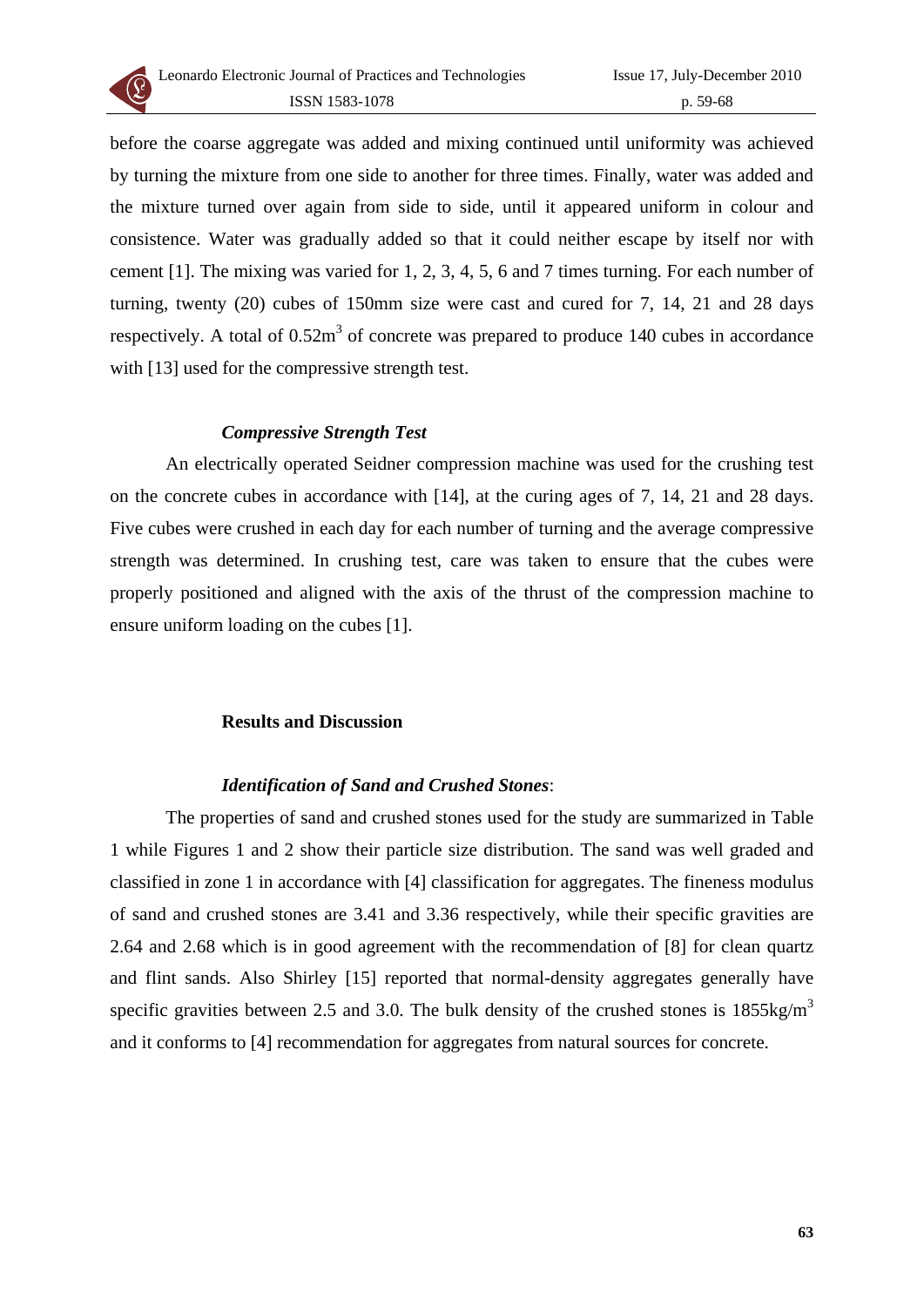## James Isiwu AGUWA



*Figure 1. Particle size Distribution Curve for Sand* 



*Figure 2. Particle size Distribution Curve for Crushed Stone* 

## *Compressive Strength*

Results of the compressive strength test on concrete produced by hand mixing are presented in Figure 3. The degree of mixing was measured in terms of the number of turnings of concrete over from one end to the other on the mixing tray. It can be seen that adequate strength was achieved after turning the mixture of all constituent materials from one end to another for three times of continuous mixing.

| <b>Table 1.</b> I reperties of Centent, band and Crustica Stones |               |       |                              |
|------------------------------------------------------------------|---------------|-------|------------------------------|
| <b>Property</b>                                                  | <b>Cement</b> |       | <b>Sand   Crushed Stones</b> |
| Natural moisture content (%)                                     |               | 21.15 | 0.54                         |
| Water absorption (%)                                             |               | 1.5   | 0.25                         |
| Fineness modulus                                                 |               | 3.41  | 3.36                         |
| Specific Gravity                                                 | 3.15          | 2.64  | 2.68                         |
| Density of crushed stones $(kg/m3)$                              |               |       | 1855                         |

**Table 1**. Properties of Cement, Sand and Crushed Stones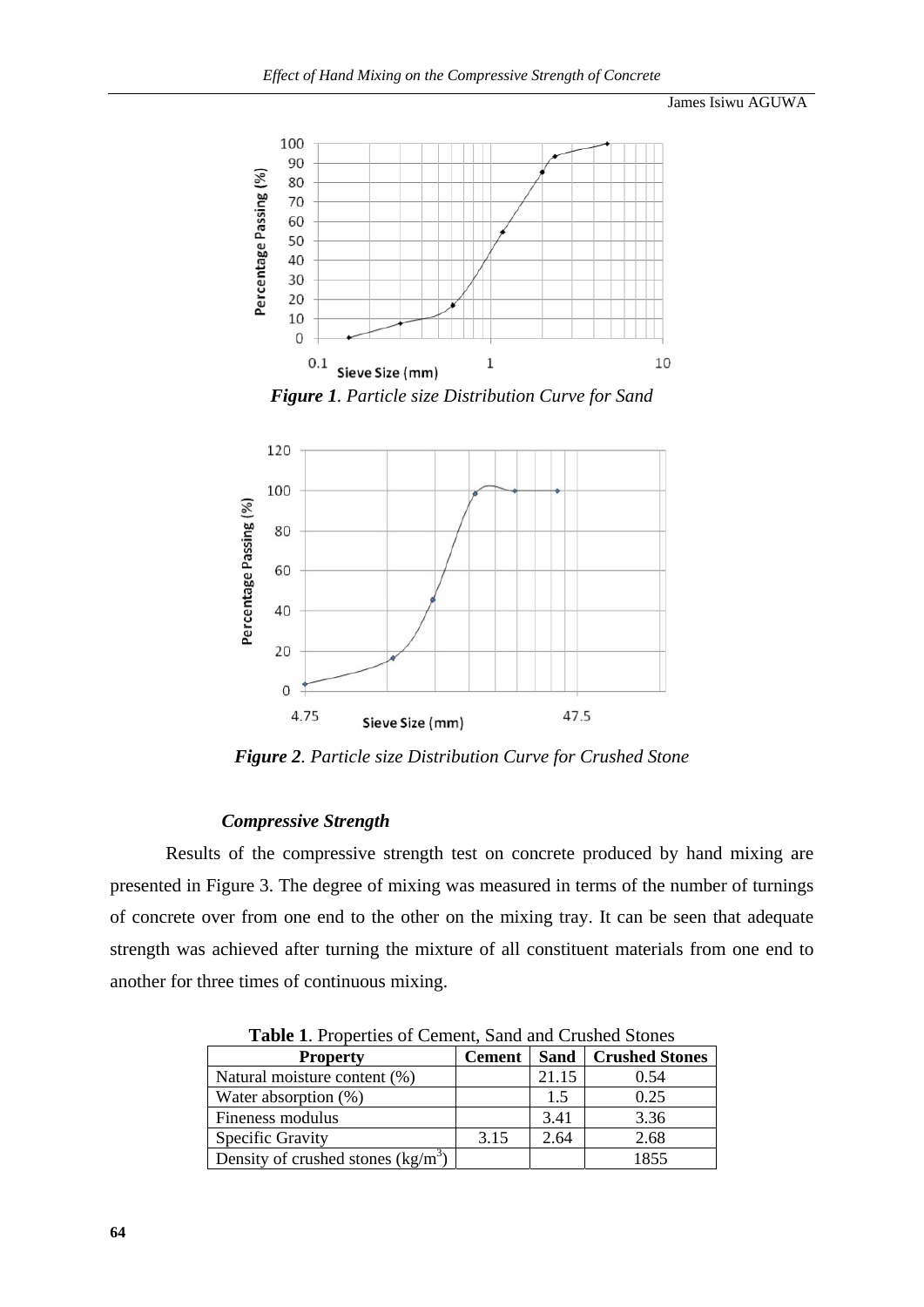

*Figure 3. Compressive Strength-No of Turnings Relationship for Concrete* 

The compressive strengths of concrete cubes appreciably increased with increase in number of turnings from one to four times but remained almost constant beyond four times of turning for all the ages tested. It can be observed too that low strength was recorded at two times turning of the mixture. This indicates that below three times turning, concrete uniform in composition and of satisfactory strength may not be achieved. A compressive strength of 20.28N/mm2 was achieved at 28 days for 3 times turning and this satisfies the recommendation of [15] that the minimum strength for reinforced concrete with normal aggregate should be  $20N/mm^2$ .

The number of turnings was recorded from the time when all the solid materials have been put on the mixing hard surface [2] and water is gradually added. It can be seen that the greatest increase in compressive strength was recorded at the age of 14 days for all the number of turnings. This indicates that concrete develops greater strength rapidly at the early age of 7 to 14 days and this result is in conformity with the report by [16]. Also from Figures 4-6, it can be seen that usual increase in compressive strengths with age of curing was recorded all cases. This trend agrees with the relations developed by [17] based on experimental investigations that the strength of concrete increases with time and temperature.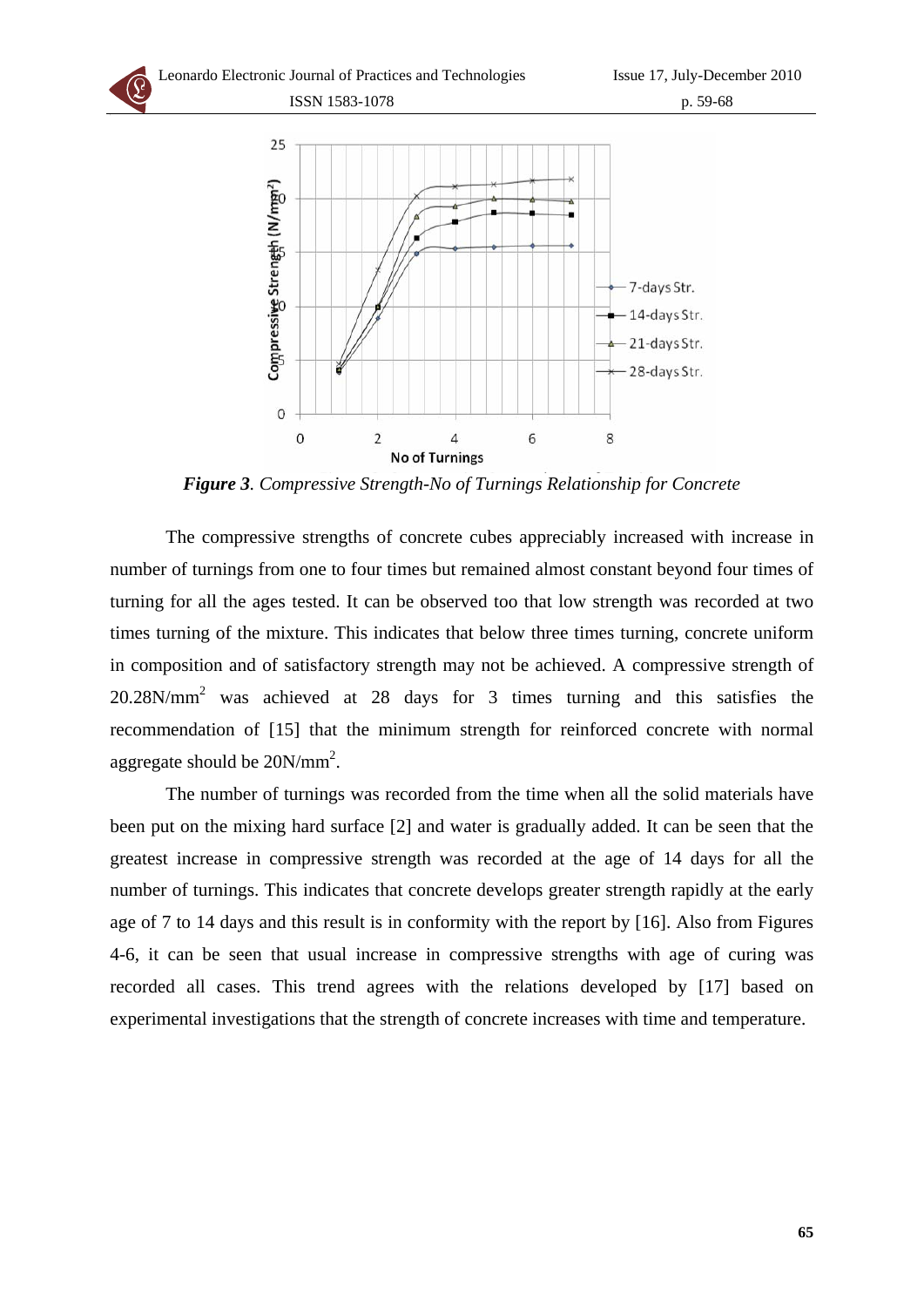James Isiwu AGUWA



*Figure 4. Age of Curing-Compressive Strength Relationship for Concrete at 1, 2, 3 times Turning* 



*Figure 5. Age of Curing-Compressive Strength Relationship for Concrete at 4,5 times Turning*



*Figure 6. Age of Curing-Compressive Strength Relationship for Concrete at 6,7 times Turning*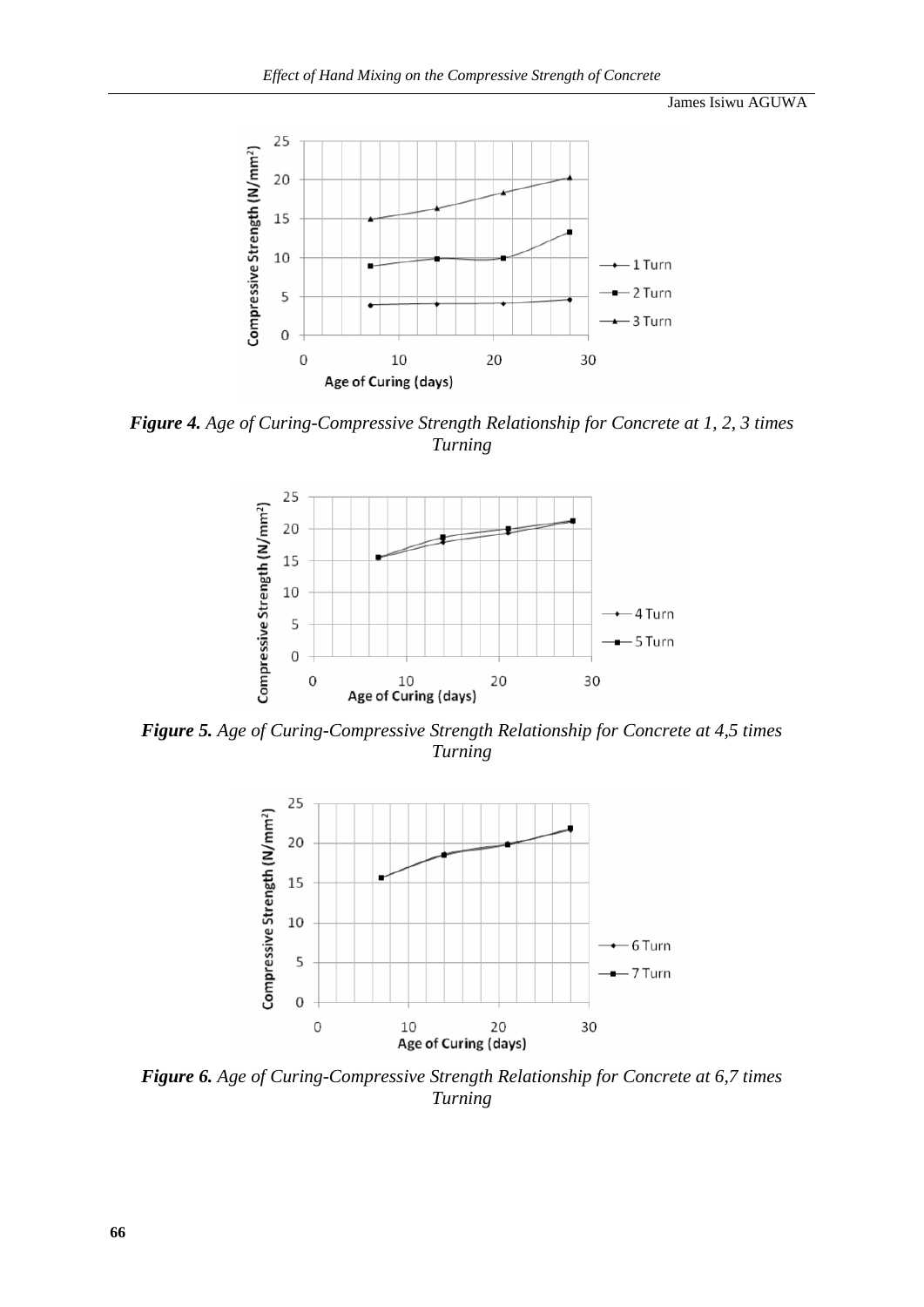#### **Conclusions**

The overall conclusions emerging from the present study are that:

- 1. Compressive strength of hand mixed concrete increased with increase in degree of mixing recorded in terms of number of turnings of concrete over from one end to other end of the mixing tray. The maximum strength was recorded at four times turning for all the ages and there was no significant increase in compressive strength beyond the four times turning.
- 2. Adequate compressive strength of  $20.28N/mm^2$  was achieved at 28 days for 3 times turning concluding that a minimum of 3 times turning is required to produce concrete uniform in composition with satisfactory strength.
- 3. Low compressive strengths were recorded at all the curing ages for turnings below three times, concluding that hand mixing below three times turning is not satisfactory.
- 4. There was normal increase in compressive strengths of concrete with age of curing for all the number of turnings by hand mixing.

#### **References**

- 1. Neville A.M., *Properties of Concrete*, 4<sup>th</sup> Edition, 39 Parker Street, London, Pitman Publishing Ltd, 2000.
- 2. Aguwa J.I., *Effect of Critical Variable-Time on Concrete Production*, Journal of Science, Technology and Mathematics Education, 2006, Vol. 8, No 2, p. 23-39.
- 3. BS 1881 part 125, *Methods for mixing and sampling fresh concrete in the laboratory* British Standards Institution, 389 Chiswick High road London, W4 4AL,1986.
- 4. BS 882, *Aggregates from natural Sources for concrete*, British Standards Institution, 2 Park Street, London, 1983.
- 5. BS 12, *Portland cement (ordinary and rapid-hardening)*, British Standards Institution, 2 Park Street, London, 1978.
- 6. Yahaya M.D., *Quantitative Analysis of the Chemical Compositions of Selected cement brands in Nigeria*, Proceedings of Biennial Engineering Conference, FUT Minna,